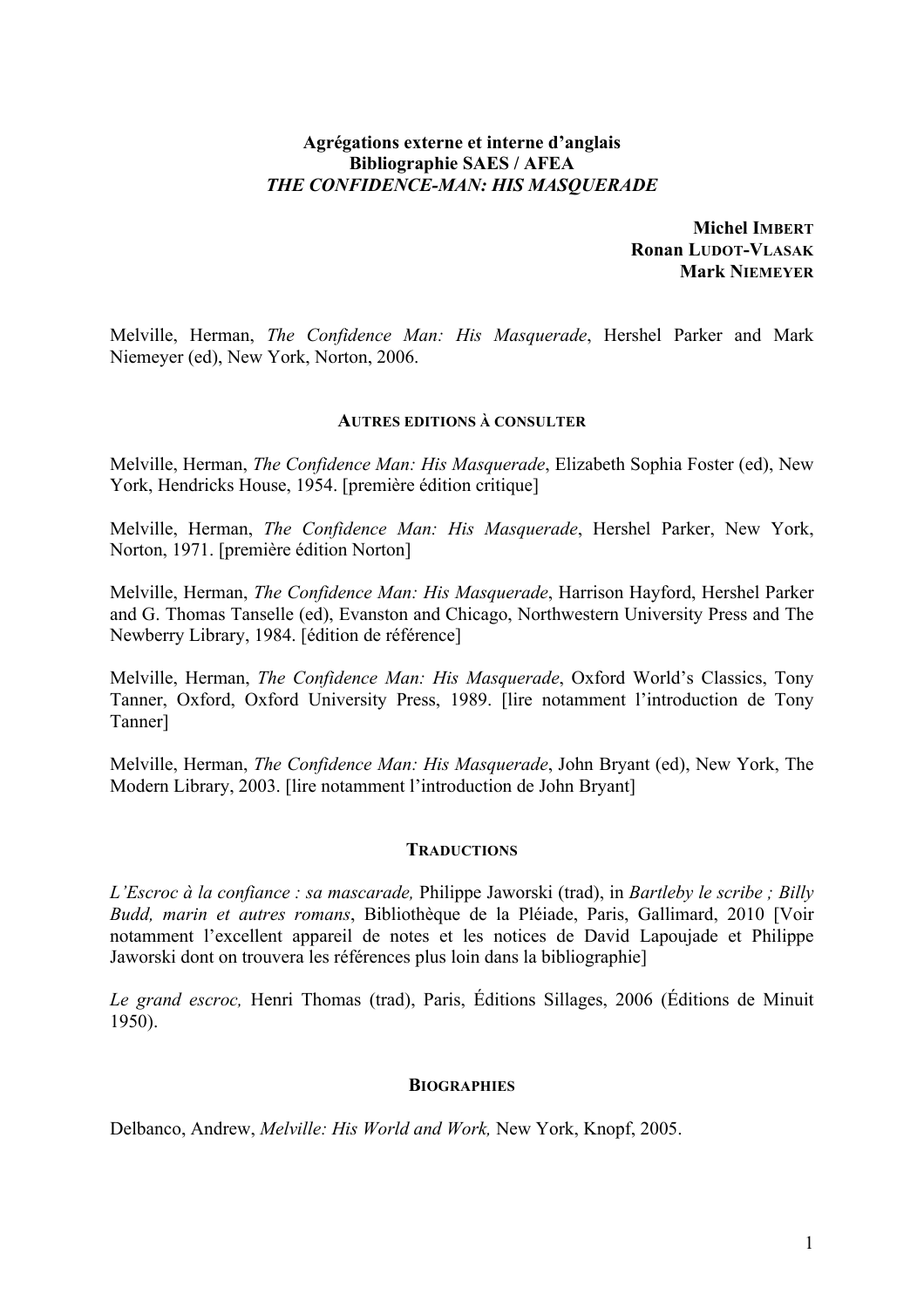Parker, Hershel, *Herman Melville: A Biography. Volume Two: 1851-1891*, Baltimore, The Johns Hopkins Press, 2002, p. 255-274.

### **TRAVAUX SUR LA FIGURE DU «** *CONFIDENCE MAN* **»**

Blair, John G*.*, *The Confidence Man in Modern Fiction: A Rogue's Gallery with Six Portraits*, London, Vision Press, Ltd, 1979 (voir notamment l'introduction, p. 11-16, « Parents and Prototypes », p. 17-32 et « Herman Melville and God as a Con Man », p. 33-52).

Kuhlmann, Susan, *Knave, Fool and Genius; The Confidence Man as He Appears in Nineteenth Century Fiction*, Chapel Hill, University of North Carolina Press, 1973.

Lenz, William, *Fast Talk and Flush Times: The Confidence Man as a Literary Convention*, Columbia, University of Missouri Press, 1985.

Lindberg, Gary, *The Confidence Man in American Literature*, Oxford, Oxford University Press, 1982 (voir notamment l'introduction, p. 3-12 et « Melville's *The Confidence Man:*  Duplicity and Identity in a New Country », p. 15-47).

Wadlington, Warwick, *The Confidence Game in American Literature*, Princeton, Princeton U P, 1975 (voir notamment le chapitre, « Hidden Suns and Phenomenal Men: *The Confidence-Man*, *Billy Budd* » p. 137-178).

# **TRAVAUX CRITIQUES SUR** *THE CONFIDENCE-MAN*

Augustyniak, Virginie, « Les travestissements de la foi dans *The Confidence-Man : His Masquerade* d'Herman Melville », thèse de doctorat sous la direction de Philippe Jaworski soutenue à l'université Paris 7 – Denis Diderot (2010), thèse non publiée, 658 p.

Bellis, Peter, « Melville's *Confidence-Man*: An Uncharitable Interpretation », *American Literature*, 59 : 4 (1987), p. 548-69.

Bellis, Peter J., « In Confidence: Identity as Interpretive Construction », in *No Mysteries Out of Ourselves: Identity and Textual Form in the Novels of Herman Melville*, Philadelphia, University of Pennsylvania Press, 1990, p. 165-190.

\* Beppu, Keiko (ed), *Religious and Moral Ambiguity: Essays on Melville's* Confidence-Man*,*  Kobe, Kobe Coll. Research Inst., 1985.

Bergmann, Johannes, « The Original Confidence-Man », *American Quarterly*, 21 (1969), p. 560-577.

Berthoff, Warner, « Herman Melville: *The Confidence-Man* », in Hennig Cohen (ed), *Landmarks of American Writing*, New York, Basic Books, 1969, p. 121-133.

Bowen, Merlin, « Tactics of Indirection in Melville's *The Confidence-Man* », *Studies in the Novel*, 1 : 4 (1969), p. 401-420.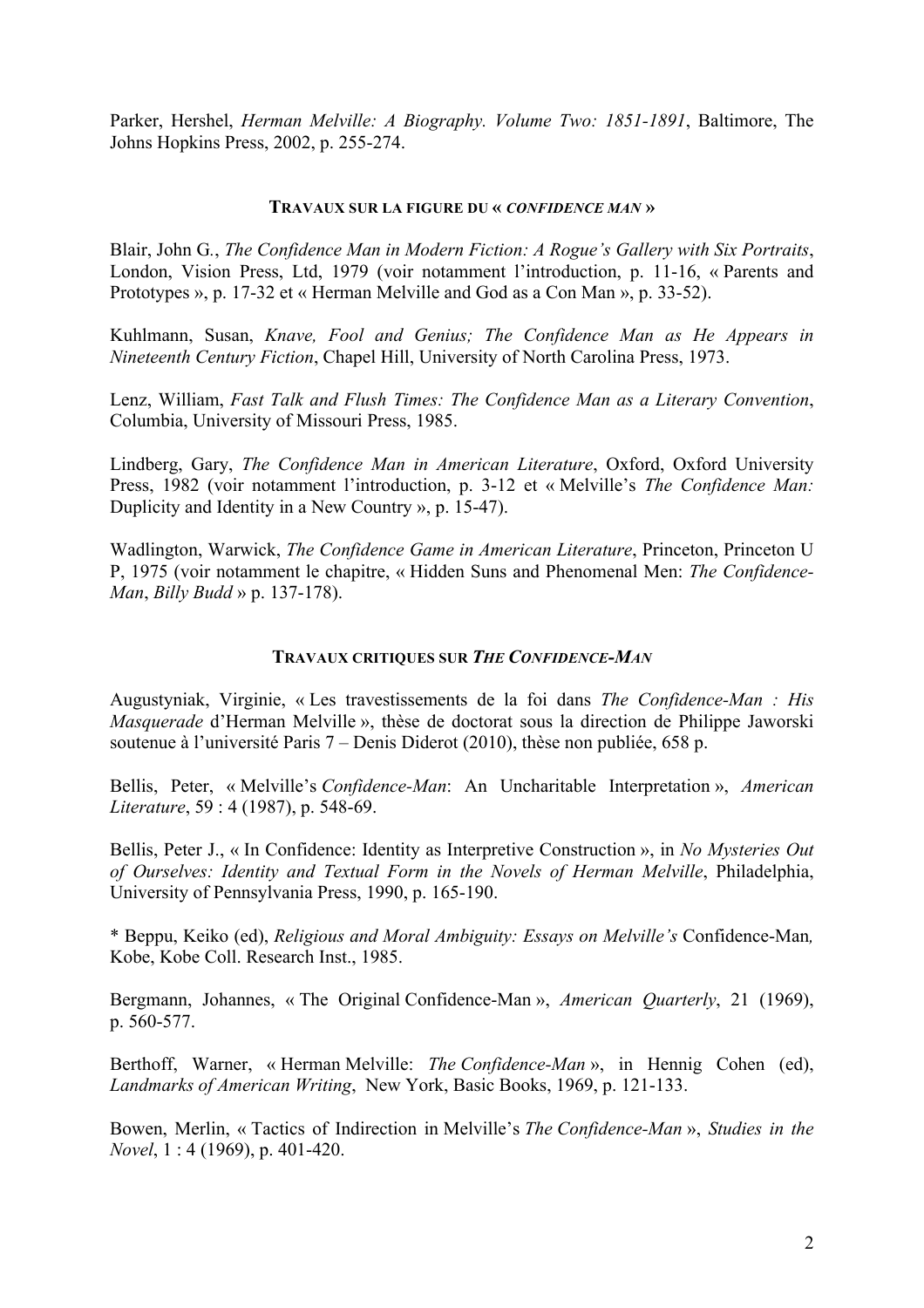Branch, Watson, « The Mute as 'Metaphysical Scamp.' », in Hershel Parker (ed), *The Confidence Man: His Masquerade*, New York, Norton, 1971, p. 316-319.

Branch, Watson, Hershel Parker, Harrison Hayford and Alma A. MacDougall, « Historical Note », in *The Confidence-Man: His Masquerade*, Harrison Hayford, Hershel Parker and G. Thomas Tanselle (ed), Evanston and Chicago, Northwestern University Press and the Newberry Library, 1984, p. 255-357.

Brodtkorb, Paul, Jr., « *The Confidence-Man*: The Con Man as Hero », *Studies in the Novel*, 1 : 4 (1969), p. 421-435.

Bryant, John, « 'Nowhere a Stranger': Melville and Cosmopolitanism », *Nineteenth-Century Fiction*, 39 : 3 (1984), p. 275-291.

Bryant, John, « *The Confidence-Man*: Melville's Problem Novel », in John Bryant (ed), *A Companion to Melville Studies*, New York, Greenwood P, 1986, p. 315-350.

Bryant, John, *Melville & Repose: The Rhetoric of Humor in the American Renaissance*, Oxford, Oxford University Press, 1993 (voir notamment « Melville's Comedy of Doubt », p. 230-243 et « Comic Debates: The Uses of Cosmopolite » p. 244-264).

Bryant, John, « Melville, Twain and Quixote: Variations on the Comic Debate », *Studies in American Humor*, 3 : 1 (1994), p.1-27.

Buell, Lawrence, « The Last Word on *The Confidence-Man*? », *Illinois Quarterly*, 35 : 1 (1972), p. 15-29.

\* Cohen, Lara Langer, *The Fabrication of American Literature: Fraudulence and Antebellum Print Culture*, Philadelphia, U of Pennsylvania P, 2012.

Cole, Rachel, « At the Limits of Identity: Realism and American Personhood in Melville's *Confidence Man* », *A Forum on Fiction*, 39 : 3 (2006), p. 384-401.

\* Cook, Jonathan A., *Satirical Apocalypse: An Anatomy of Melville's The Confidence-Man* Westport, Greenwood, 1996.

Cook, Jonathan A, « From 'Myth' to 'Mystery': An Emendation of *The Confidence Man* », *Leviathan: A Journal of Melville Studies*, 1 : 1 (1999), p. 73-78.

Coquet Cécile, « La voix noire chez Melville dans *The Confidence-Man* ou la mascarade de l'Arlequin », in Philippe Jaworski (ed.), *Profils Américain – Herman Melville*, Montpellier, Presses universitaires de la Méditerranée, 1993, p. 127-148.

Davis, Clark, « Inverted Worlds: 'Benito Cereno' and *The Confidence-Man* », in *After the Whale: Melville in the Wake of* Moby-Dick, Tuscaloosa, University of Alabama Press, 1995, p. 84-103.

Davis, Clark, « Mutual Trust and the Friendly Loan: Melville, Money, and Romantic Faith », in Larry H. Potter and Diane Long Hoeveler (ed), *Comparative Romanticisms: Power, Gender, Subjectivity*, Columbia, South Carolina, Camden House, 1998, p. 33-46.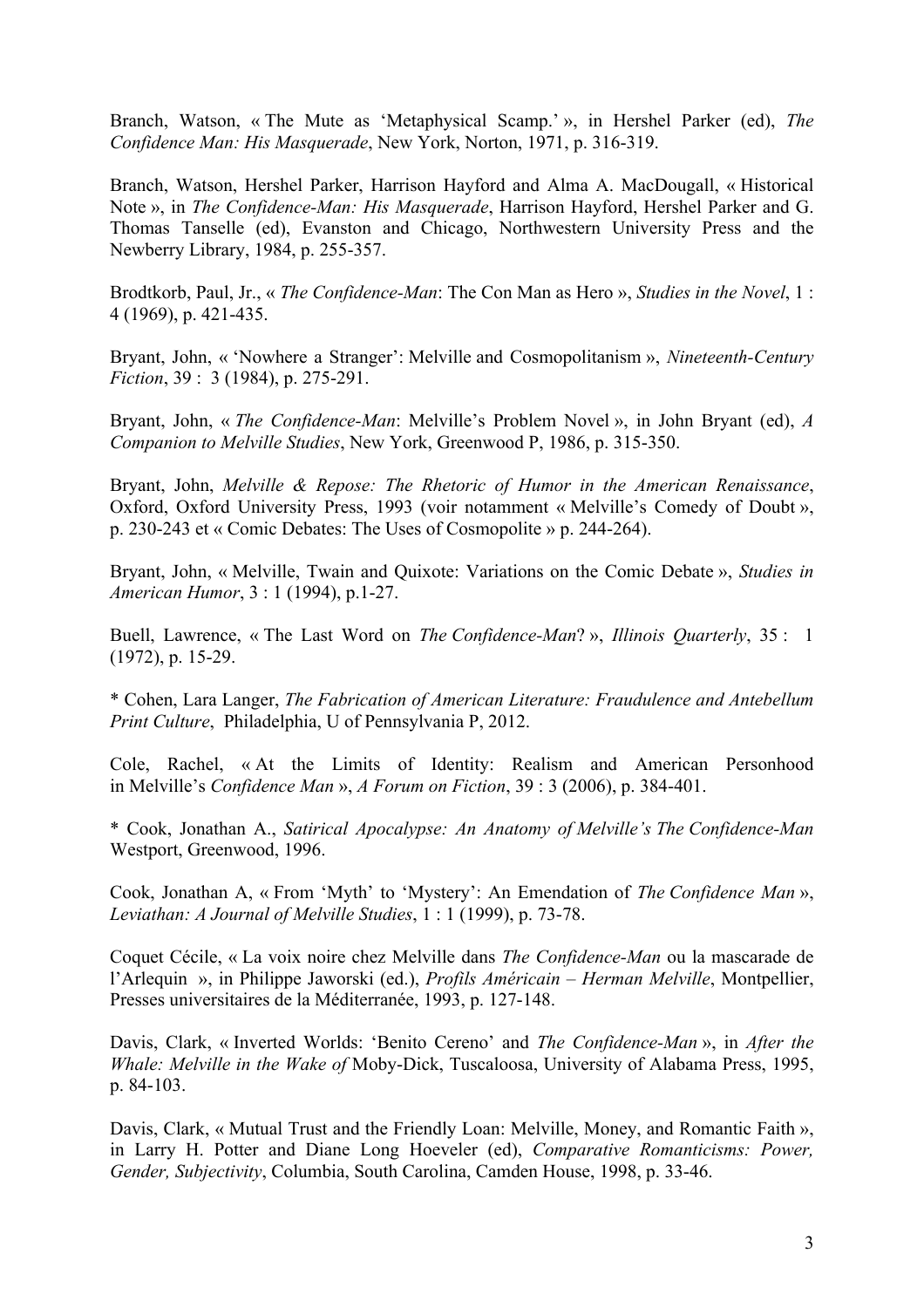Deleuze, Gilles, « Bartleby ou la formule », in *Critique et clinique*, Paris, Editions de Minuit, 1993, p.104-114.

Dillingham, William B., « *The Confidence-Man* and Alchemy », in *Melville's Later Novels*, Athens, University of Georgia Press, 1986, p. 338-364.

Dimock, Wai-Chee, « Personified Accounting », in *Empire for Liberty: Melville and the Poetics of Individualism*, Princeton, Princeton U P, 1989, p. 176-214.

Dryden, Edgar A., « The Novelist as Impostor: Subversive Form in *The Confidence-Man* », in *Melville's Thematics of Form: The Great Art of Telling the Truth*, Baltimore, Johns Hopkins University Press, 1968, p. 149-195.

Duban, James, « 'The Cross Scarce Needs a Word': *The Confidence-Man* and *Clarel* », in *Melville's Major Fiction: Politics, Theology, and Imagination*, Dekald, Northern Illinois U P, 1983, p. 192-220.

Dumm, Thomas, « The Metaphysics of Indian-Hating Revisited » in Frank, Jason (ed), *A Political Companion to Herman Melville*, Lexington, UP of Kentucky, 2013, p. 310-332.

Durand, Régis, *Melville – Signes et métaphores*, Lausanne, L'Age d'Homme, 1980, p.115- 140.

Franklin, H. Bruce, *The Wake of the Gods: Melville's Mythology*, Stanford, Stanford UP, 1963 (notamment le chapitre 6, « The Confidence-Man : the Destroyer's Eastern Masquerade », p. 153-187)

Gelley, Alexander, « Melville's Talking Man: Rhetoric in *The Confidence-Man* », in Schlomith Rimmon-Kenan, Leona Toker and Shuli Barzilai (ed) *Rereading Texts / Rethinking Critical Presuppositions: Essays in Honor of H. M. Daleski*, Frankfurt am Main, Peter Lang, 1997, p. 247-259.

Grejda, Edward S., « *The Confidence-Man* », in *The Common Continent of Men: Racial Equality in the Writings of Herman Melville*, Port Washington, New York, Kennikat, 1974, p. 123-134.

\* Greiman, Jennifer, « Theatricality, Strangeness, and the Aesthetics of Plurality in *The Confidence-Man* », in Samuel Otter, Geoffrey Sanborn (ed), *Melville and Aesthetics*. New York, NY, Palgrave Macmillan, 2011, p. 173-192 (Repris dans *Democracy's Spectacle : Sovereignty and Public Life in Antebellum American Writing*, New York, Fordham University Press, 2010).

Guerra, Douglas, « Not Exactly Infinite: State Machines and Algorithms of the Interior in Herman Melville's *The Confidence-Man* », *ESQ: A Journal of the American Renaissance*, 59 : 3 (2013), p. 481-515.

Hayman, Allen, « The Real and the Original: Melville's Theory of Prose Fiction », *Modern Fiction Studies*, 8, (1962), p. 211-232.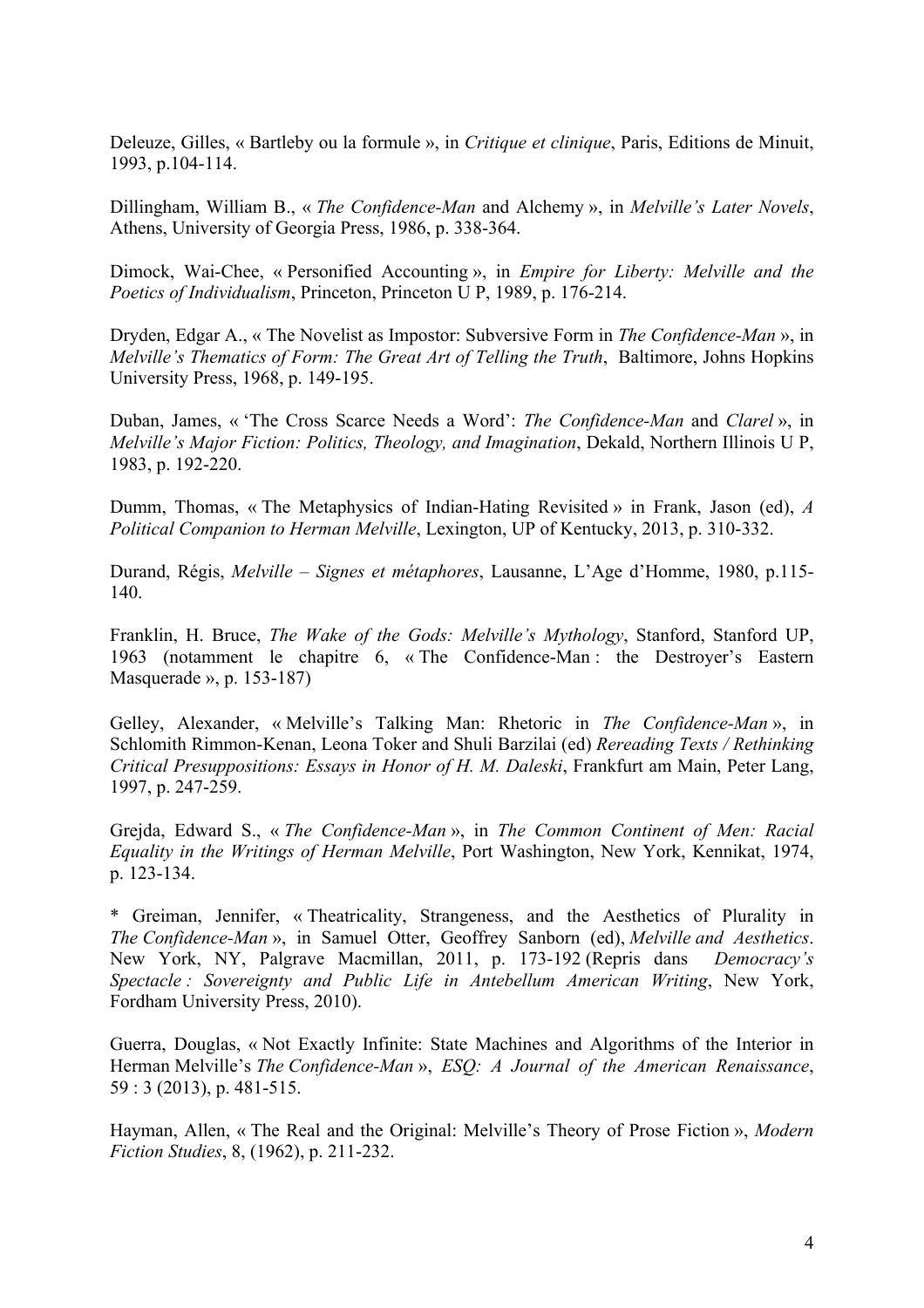Hauck, Richard Boyd, « Nine Good Jokes: The Redemptive Humor of *The Confidence*-*Man* », G. R. Thompson and Virgil L. Lokke and Chester E. Eisinger (ed.), *Ruined Eden of the Present: Hawthorne, Melville, Poe*, West Lafayette, Purdue UP, 1981, p. 245-282.

\* Hoeller, Hildegard, *From Gift to Commodity: Capitalism and Sacrifice in Nineteenth-Century American Fiction*, Durham, U of New Hampshire P, 2012, p. 144-170.

Hume, Beverly, « Of Cuttle-Fish and Women: Melville's Goneril in *The Confidence-Man* », in Elizabeth Schultz, Haskell S. Springer (ed.), *Melville and Women*, Kent, Kent State UP, 2006, p. 199-212.

\* Imbert, Michel, « Cash, Cant and Confidence: Of Paper-Money and Scriptures in *The Confidence-Man* », in Viola Sachs (ed), *L'Imaginaire-Melville: A French Point of View*, Saint-Denis, France, Presses Universitaires de Vincennes, 1992, p. 77-93.

\* Imbert, Michel, « L'heure de vérité dans *The Confidence-Man* d'Herman Melville », *Revue Française d'Etudes Américaines*, 133 (2012), p. 8-23.

\* Jaworski, Philippe, « Notice », in *Herman Melville – Œuvres IV*, Philippe Jaworski (ed.), Philippe Jaworski & Pierre Leyris (trad.), Paris, Gallimard, « Bibliothèque de la Pléiade », 2010, p. 1197-1214.

Jaworski, Philippe, « Préface », in *Herman Melville – Œuvres IV*, Philippe Jaworski (ed.), Philippe Jaworski & Pierre Leyris (trad.), Paris, Gallimard, « Bibliothèque de la Pléiade », 2010, xi-xx.

\* Jonik, Michael, « Melville's Misanthropology », in Branka Arsic (ed), *Melville's Philosophies,* London, Bloomsbury, 2017, p. 353-376 (Repris dans Michael Jonik, *Melville and The Politics of the Inhuman*, Cambridge University Press. 2018).

Kaenel, André, « Words as Words: Character and Capital in *The Confidence-Man* », in *"Words Are Things": Herman Melville and the Invention of Authorship in Nineteenth-Century America*, Bern, Peter Lang, 1992, p. 207-249.

Kamuf, Peggy, « Melville's Credit Card », in *The Division of Literature: Or, The University in Deconstruction*, Chicago, U of Chicago P, 1997, p.167-222.

Karcher, Carolyn L., « The Devil is Never So Black As He Is Painted: The Confidence-Man's Joke on America », *Shadow Over the Promised Land: Slavery, Race, and Violence in Melville's America*, Baton Rouge, Louisiana State University Press, 1980, p. 186-257.

Keresztesi, Rita, « A Prologue to Ethnic Modernism: Melville's *The Confidence-Man* », in *Strangers at Home: American Ethnic Modernism Between the Warsi*, Lincoln, U of Nebraska P, 2005 (consultable sur Googlebooks)*.*

\* Lapoujade, David, « "L'Escroc à la confiance" ou l'efficace du faux », in *Herman Melville - Œuvres IV*, Philippe Jaworski (éd.), Philippe Jaworski & Pierre Leyris (trad.), Paris, Gallimard, « Bibliothèque de la Pléiade », 2010, p. 1214-1231.

Larson, Anthony, « Fakery »*, RFEA,* 150 (2017), p. 3-8.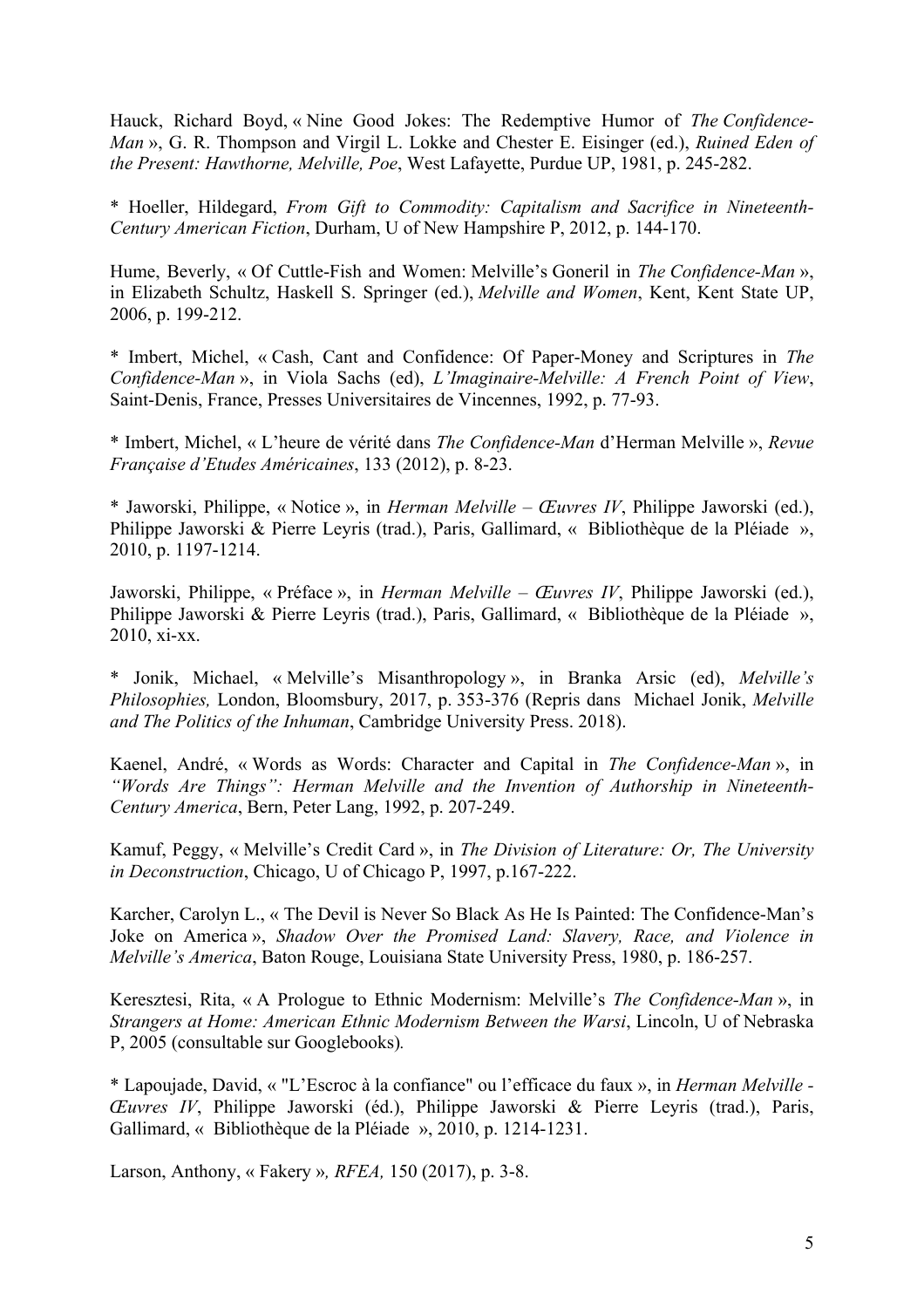Lee, Maurice S., « Skepticism and *The Confidence-Man* », in Robert S. Levine (ed), *The New Cambridge Companion to Herman Melville*, Cambridge, CUP, 2014, p. 113-126 (Repris dans Maurice S. Lee, *Uncertain Chances: Science, Skepticism and Belief in Nineteenth Century American Literature,* Oxford UP, 2012).

Lee, A. Robert, « Voices Off, On, and Without: Ventriloquy in The *Confidence-Man* », in A. Robert Lee (ed.), *Herman Melville: Reassessments*, London, Totowa, Vision, Barnes & Noble, 1984, p. 157-175 (Repris dans Robert Lee, *Gothic to Multicultural: Idioms of Imagining in American Literary Fiction*, Amsterdam, Rodopi, 2008, p. 141-158).

Lemeunier-Smith, Barbara, « Coconut Shy on the Mississippi: Melville's Style in *The Confidence-Man* », in *Hagiographie et iconoclastie: Modèles américains*, Aix-en-Provence, Pubs. Univ. de Provence, 1984, p. 7-29.

\* Ludot-Vlasak, Ronan, « "Quite an original genius in his vocation" : Shakespeare, l'Amérique et la comédie des apparences », in *La Réinvention de Shakespeare sur la scène littéraire américaine (1798-1857)*, Lyon/Grenoble, PUL / ELLUG, 2013, p. 319-348.

Ludot-Vlasak, Ronan, « Métamorphoses et blancheur de la lettre antique *(L'Escroc à la confiance*) », in *Essais sur Melville et l'Antiquité classique – « Etranger en son lieu »*, Paris, Honoré Champion, 2018, p. 81-86.

Malkmus, Berhard, « The Birth of the Modern Pícaro Out of the Spirit of Self-Reliance: Herman Melville's *The Confidence-Man* », *Amerikastudien/American Studies*, 54 : 4 (2009), p. 603-620.

Marçais, Dominique, « *The Confidence-Man : His Masquerade* et le problème noir », in Viola Sachs Viola (ed), *Le Blanc et le noir chez Melville et Faulkner*, Paris, Mouton, 1974, p. 47- 64.

Marçais, Dominique, « Confidence and Faith in Scientific Progress in Melville's *The Confidence-Man* », *Technology and the American Imagination: An Ongoing Challenge*, Francesca Bisutti De Riz and Rosella Mamoli Zorzi (ed), Venice, Supernova, 1994, p. 237- 243.

Marçais, Dominique, « The Presence of Africa in Melville's *The Confidence-Man: His Masquerade* », *Holding Their Own: Perspectives on the Multi-Ethnic Literatures of the United States*, Dorothea Fischer-Hornung and Heike Raphael-Hernandez (ed), Tübingen, Stauffenburg Verlag, 2000, p. 181-189.

Martin, Robert K and Leland S. Person, « 'But Suppose I Did Want a Boy?': Homosexual Economies in Herman Melville's *The Confidence-Man* », *Canadian Review of American Studies/Revue Canadienne d'Etudes Americaines*, 45 : 1 (2015), p. 101-124.

Matterson, Stephen, « Indian-Hater, Wild Man: Melville's *Confidence-Man*, *Arizona Quarterly: A Journal of American Literature, Culture, and Theory*, 52 : 2 (1996), p. 21-35.

McCarthy, Paul, « Insanity Out West », in *"The Twisted Mind": Madness in Herman Melville's Fiction*, Iowa City, University of Iowa Press, 1990, p. 109-121.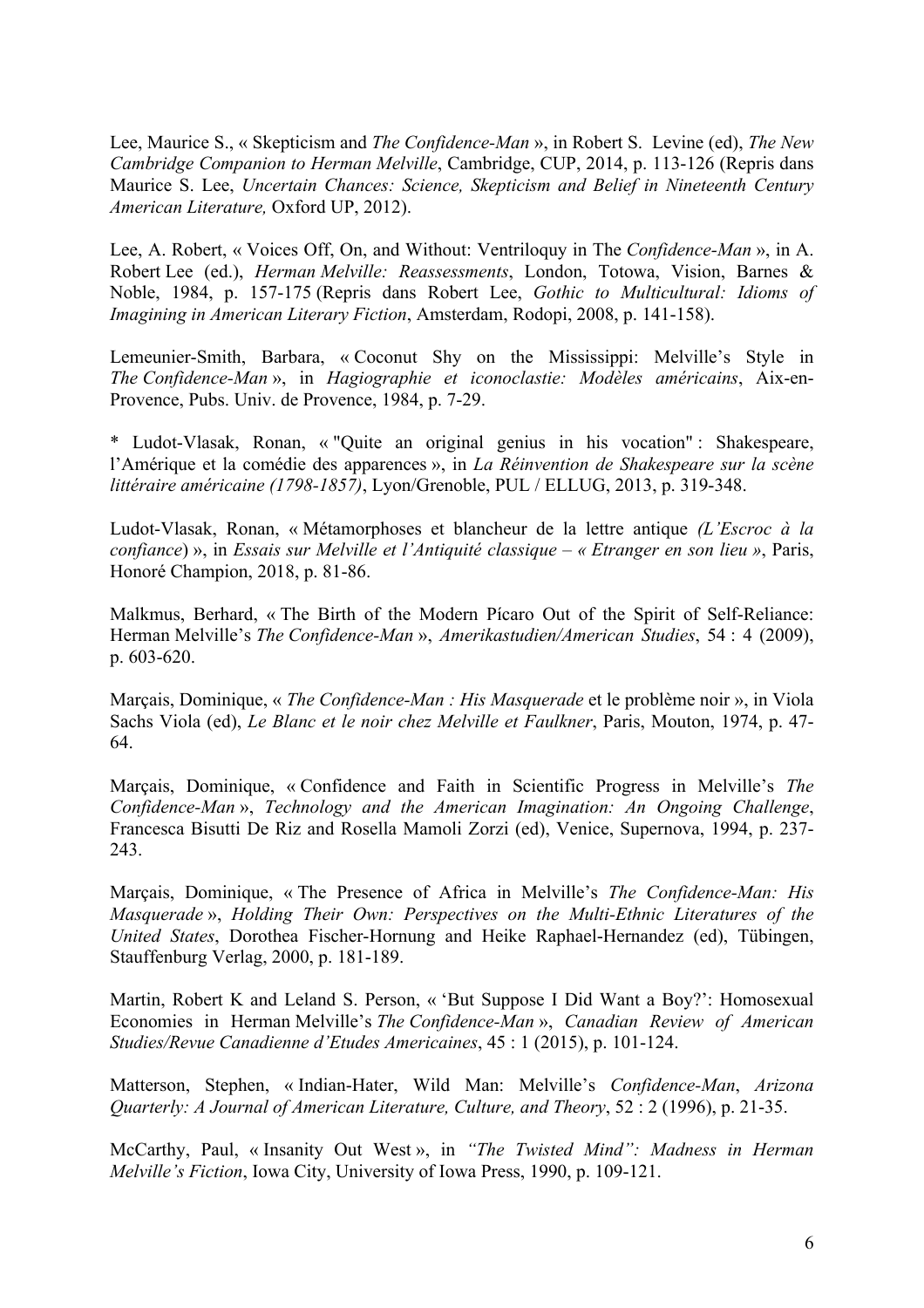\* Midan, Marc, « Milton & Melville : le démon de l'allusion », thèse de doctorat sous la direction de Philippe Jaworski soutenue à l'université Paris 7 (2014), thèse non publiée, p. 286-540.

\* Mitchell, David T. and Sharon L. Snyder, « Masquerades of Impairment: Charity as a Confidence Game », *Leviathan*, 8 : 1 (2006), p. 35-60 (repris dans Mitchell, David T. and Sharon L. Snyder (ed), *Cultural Locations of Disability*, Chicago, Chicago UP, 2006).

Mitchell, Rick, « *The Confidence Man*: Performing the Magic of Modernity », *European Journal of American Culture*, 23 : 1 (2004), p. 51-62.

Moran, Shane, « Melville, Frontiers, and the Metaphysics of Indian-Hating: A Note toward a Reading of *The Confidence-Man* », *The Oxford Literary Review*, 14 : 1-2 (1992), p. 133-70.

Ngai, Sianne, *Ugly Feelings*, Cambridge, Harvard University Press, 2007 (notamment p. 48- 71).

Oliver, Egbert S., « Melville's Picture of Emerson and Thoreau in *The Confidence-Man »*, *College English*, 8 : 2 (1946), p. 61-72.

Oshima, Yukiko, « Native America in *The Confidence Man* », *Leviathan: A Journal of Melville Studies*, 8 : 3 (2006), p. 51-60.

\* Parker, Hershel, « The Metaphysics of Indian-Hating », *Nineteenth-Century Fiction*, 18 : 2 (1963), p. 165-73.

Pelletier, Yvonne Elizabeth, « False Promises and Real Estate: Land Speculation and Millenial Maps in Herman Melville's *Confidence Man* », in Martin Brückner, Hsuab L. Hsu (ed.), *American Literary Geographies: Spatial Practice and Cultural Production, 1500-1900*, Newark, U of Delaware P, 2007, p. 191-205.

Post-Lauria, Sheila, « Writing the American Novel: *The Confidence-Man* », *Correspondent Colorings: Melville in the Marketplace*, Amherst, University of Massachusetts Press, 1996, p. 213-227.

Quirk, Tom, *Melville's Confidence-Man: From Knave to Knight,* Columbia, University of Missouri Press, 1982.

Radloff, Bernhard, « *The Confidence-Man*: The Apocalypse of State », in *Cosmopolis and Truth: Melville's Critique of Modernity*, New York, Peter Lang, 1996, p. 11-53.

Renker, Elizabeth, « 'A——!': Unreadability in *The Confidence-Man* », in Robert S. Levine (ed), *The Cambridge Companion to Herman Melville*, Cambridge, Cambridge U P, 1998, p. 114-134.

Rey, Jean-Michel, *Histoires d'escrocs. Tome 3. L'escroquerie de l'homme par l'homme ou The Confidence-Man,* Paris, Editions de l'Olivier, 2014.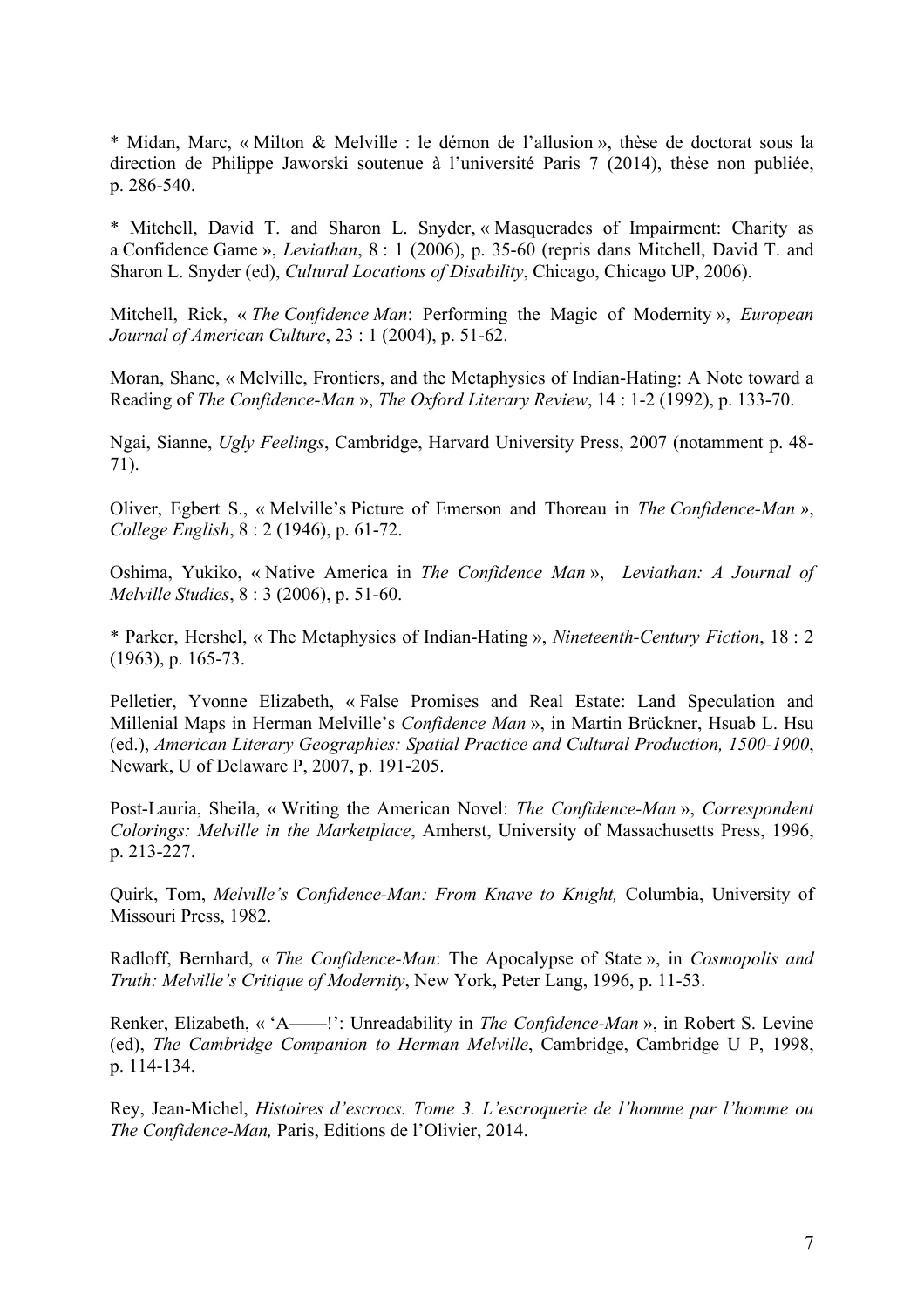Rogin, Michael Paul, « Revolutionary Fathers and Confidence Men », *Subversive Genealogy: The Politics and Art of Herman Melville*, Berkeley, U of California P, 1985, p. 221-256 (Repris dans Myra Jehlen (ed.), *Herman Melville: A Collection of Critical Essays*, Englewood Cliffs, Prentice Hall, 1994. p. 199-216).

Ronan, John, « Hawthorne, Melville, and Emersonian Character », *Leviathan: A Journal of Melville Studies*, 16 : 2 (2014), p. 38-56.

\* Ryan, Susan M., « Misgivings: Melville, Race, and the Ambiguities of Benevolence », *American Literary History*, 12 (2000), p. 685-712 (repris dans Susan M. Ryan, *The Grammar of Good Intentions: Race and the Antebellum Culture of Benevolence*, Ithaca, Cornell UP, 2003).

\* Salazar, James B., « Philanthropic Taste: Race and Character in The Confidence Man », *Leviathan*: *A Journal of Melville Studies*, 7 : 1 (2005), p. 55-74 (repris dans Salazar, James B., *Bodies of Reform: The Rhetoric of Character in Gilded Age America*, New York, NY, New York UP, 2010).

Sealts, Merton, « Melville's Geniality », in *Pursuing Melville. 1940-1980*, Madison, University of Wisconsin Press, 1982, p.155-170.

Seelye, John, « Versions of the Picaresque: *Israel Potter* and *The Confidence-Man* », in *Melville: The Ironic Diagram*, Evanston, Northwestern U P, 1970, p. 111-130.

Seybold, Matthew, « Mercantile Philosophy and the Dialectics of Confidence: Another Perspective on *The Confidence-Man* », *Reception: Texts, Readers, Audiences, History*, 8 (2016), p. 73-92.

Shepherd, Gerard W., « The Confidence Man as Drummond Light », *ESQ*: A Journal of the American Renaissance, 28 : 3 (1982), p. 183-196.

Short, Bryan C., « 'Mysterious touches': *The Confidence-Man* », *Cast By Means of Figures: Herman Melville's Rhetorical Development*, Amherst, University of Massachusetts Press, 1992, p. 137-152.

Spanos, William, *Herman Melville and the American Calling: The Fiction after Moby-Dick, 1851-1857*, SUNY Press, 2008 (voir le chapitre 5 : « Cavilers and Con Men : *The Confidence-Man : His Masquerade* »).

Sten, Christopher, « Dialogue of Crisis: *The Confidence-Man* as Experimental Novel », *The Weaver God, He Weaves: Melville and the Poetics of the Novel*, Kent, Kent State University Press, 1996, p. 285-304.

Sussman, Henry, « The Deconstructor as Politician: Melville's *Confidence-Man* », *Glyph*: *Textual Studies*, 4 (1978), p. 32-56 (repris dans Henry Sussman, *High Resolution: Critical Theory and the Problem of Literacy,* Oxford University Press, 1989, p. 88-114).

\* Tanner, Tony, « Melville's Counterfeit Detector », introduction to *The Confidence-Man.*  The World's Classics, Oxford UP, 1989, vii-xxxvii (repris in *The American Mystery:*